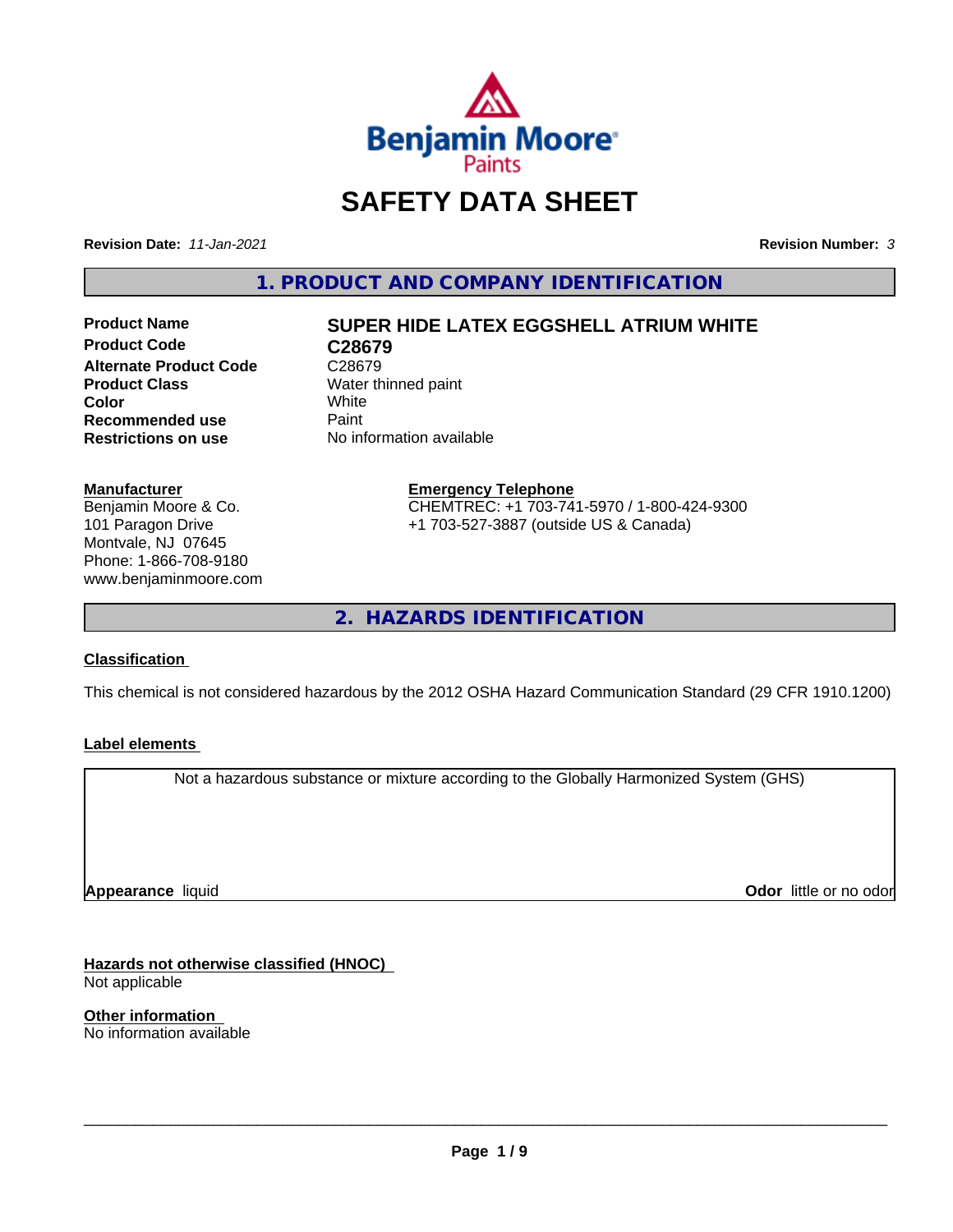**WARNING:** This product contains isothiazolinone compounds at levels of <0.1%. These substances are biocides commonly found in most paints and a variety of personal care products as a preservative. Certain individuals may be sensitive or allergic to these substances, even at low levels.

### **3. COMPOSITION INFORMATION ON COMPONENTS**

| <b>Chemical name</b>                      | <b>CAS No.</b> | Weight-%    |
|-------------------------------------------|----------------|-------------|
| Titanium dioxide                          | 13463-67-7     | $10 - 15$   |
| Limestone                                 | 1317-65-3      | $5 - 10$    |
| Kaolin, calcined                          | 92704-41-1     | - 5         |
| Silica amorphous                          | 7631-86-9      | - 5         |
| Propanoic acid, 2-methyl-, monoester with | 25265-77-4     | 1 - 5       |
| 2,2,4-trimethyl-1,3-pentanediol           |                |             |
| Ammonia                                   | 7664-41-7      | $0.1 - 0.5$ |

|                                                  | 4. FIRST AID MEASURES                                                                                    |
|--------------------------------------------------|----------------------------------------------------------------------------------------------------------|
| <b>General Advice</b>                            | No hazards which require special first aid measures.                                                     |
| <b>Eye Contact</b>                               | Rinse thoroughly with plenty of water for at least 15 minutes and consult a<br>physician.                |
| <b>Skin Contact</b>                              | Wash off immediately with soap and plenty of water while removing all<br>contaminated clothes and shoes. |
| <b>Inhalation</b>                                | Move to fresh air. If symptoms persist, call a physician.                                                |
| Ingestion                                        | Clean mouth with water and afterwards drink plenty of water. Consult a physician<br>if necessary.        |
| <b>Most Important</b><br><b>Symptoms/Effects</b> | None known.                                                                                              |
| <b>Notes To Physician</b>                        | Treat symptomatically.                                                                                   |
|                                                  | 5. FIRE-FIGHTING MEASURES                                                                                |

| Use extinguishing measures that are appropriate to local<br>circumstances and the surrounding environment.                                   |
|----------------------------------------------------------------------------------------------------------------------------------------------|
| As in any fire, wear self-contained breathing apparatus<br>pressure-demand, MSHA/NIOSH (approved or equivalent)<br>and full protective gear. |
| Closed containers may rupture if exposed to fire or<br>extreme heat.                                                                         |
| No                                                                                                                                           |
| No                                                                                                                                           |
|                                                                                                                                              |
|                                                                                                                                              |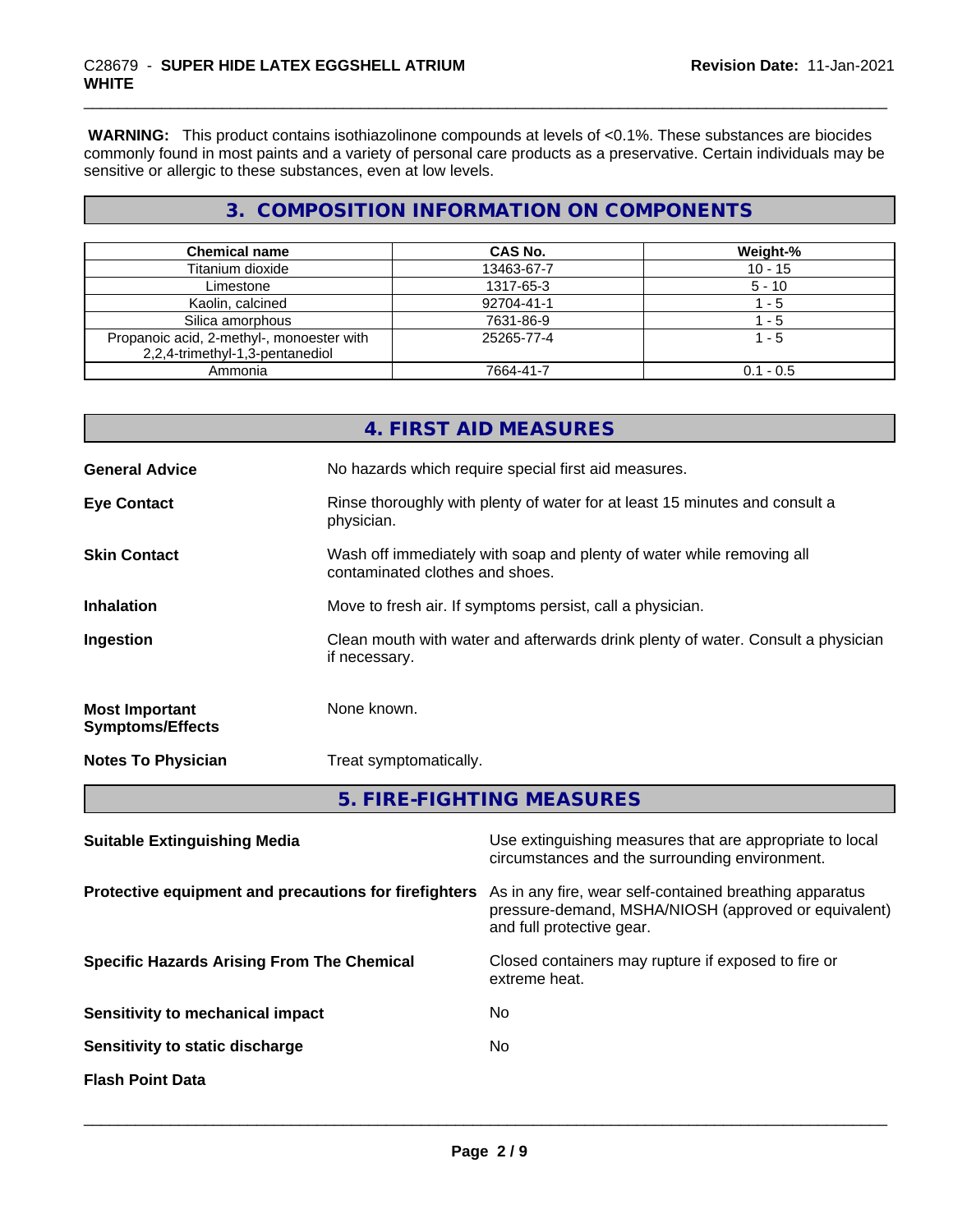| Flash point (°F)<br>Flash Point (°C)<br><b>Method</b>                  |                        | Not applicable<br>Not applicable<br>Not applicable |                                |
|------------------------------------------------------------------------|------------------------|----------------------------------------------------|--------------------------------|
| <b>Flammability Limits In Air</b>                                      |                        |                                                    |                                |
| Lower flammability limit:<br><b>Upper flammability limit:</b>          |                        | Not applicable<br>Not applicable                   |                                |
| <b>NFPA</b><br>Health: 1                                               | <b>Flammability: 0</b> | <b>Instability: 0</b>                              | <b>Special: Not Applicable</b> |
| <b>NFPA Legend</b><br>0 - Not Hazardous<br>$\sim$ $\sim$ $\sim$ $\sim$ |                        |                                                    |                                |

- 1 Slightly
- 2 Moderate
- 3 High
- 4 Severe

*The ratings assigned are only suggested ratings, the contractor/employer has ultimate responsibilities for NFPA ratings where this system is used.*

*Additional information regarding the NFPA rating system is available from the National Fire Protection Agency (NFPA) at www.nfpa.org.*

### **6. ACCIDENTAL RELEASE MEASURES**

| <b>Personal Precautions</b>      | Avoid contact with skin, eyes and clothing. Ensure adequate ventilation.                                                                                                         |
|----------------------------------|----------------------------------------------------------------------------------------------------------------------------------------------------------------------------------|
| <b>Other Information</b>         | Prevent further leakage or spillage if safe to do so.                                                                                                                            |
| <b>Environmental precautions</b> | See Section 12 for additional Ecological Information.                                                                                                                            |
| <b>Methods for Cleaning Up</b>   | Soak up with inert absorbent material. Sweep up and shovel into suitable<br>containers for disposal.                                                                             |
|                                  | 7. HANDLING AND STORAGE                                                                                                                                                          |
| Handling                         | Avoid contact with skin, eyes and clothing. Avoid breathing vapors, spray mists or<br>sanding dust. In case of insufficient ventilation, wear suitable respiratory<br>equipment. |
| <b>Storage</b>                   | Keep container tightly closed. Keep out of the reach of children.                                                                                                                |
| <b>Incompatible Materials</b>    | No information available                                                                                                                                                         |

### **8. EXPOSURE CONTROLS/PERSONAL PROTECTION**

#### **Exposure Limits**

| <b>Chemical name</b> | <b>ACGIH TLV</b>         | <b>OSHA PEL</b>                               |
|----------------------|--------------------------|-----------------------------------------------|
| Titanium dioxide     | TWA: $10 \text{ mg/m}^3$ | 15 mg/m $3$ - TWA                             |
| Limestone            | N/E                      | 15 mg/m $3$ - TWA<br>$5 \text{ mg/m}^3$ - TWA |
| Silica amorphous     | N/E                      | 20 mppcf - TWA                                |
| Ammonia              | STEL: 35 ppm             | 50 ppm - TWA                                  |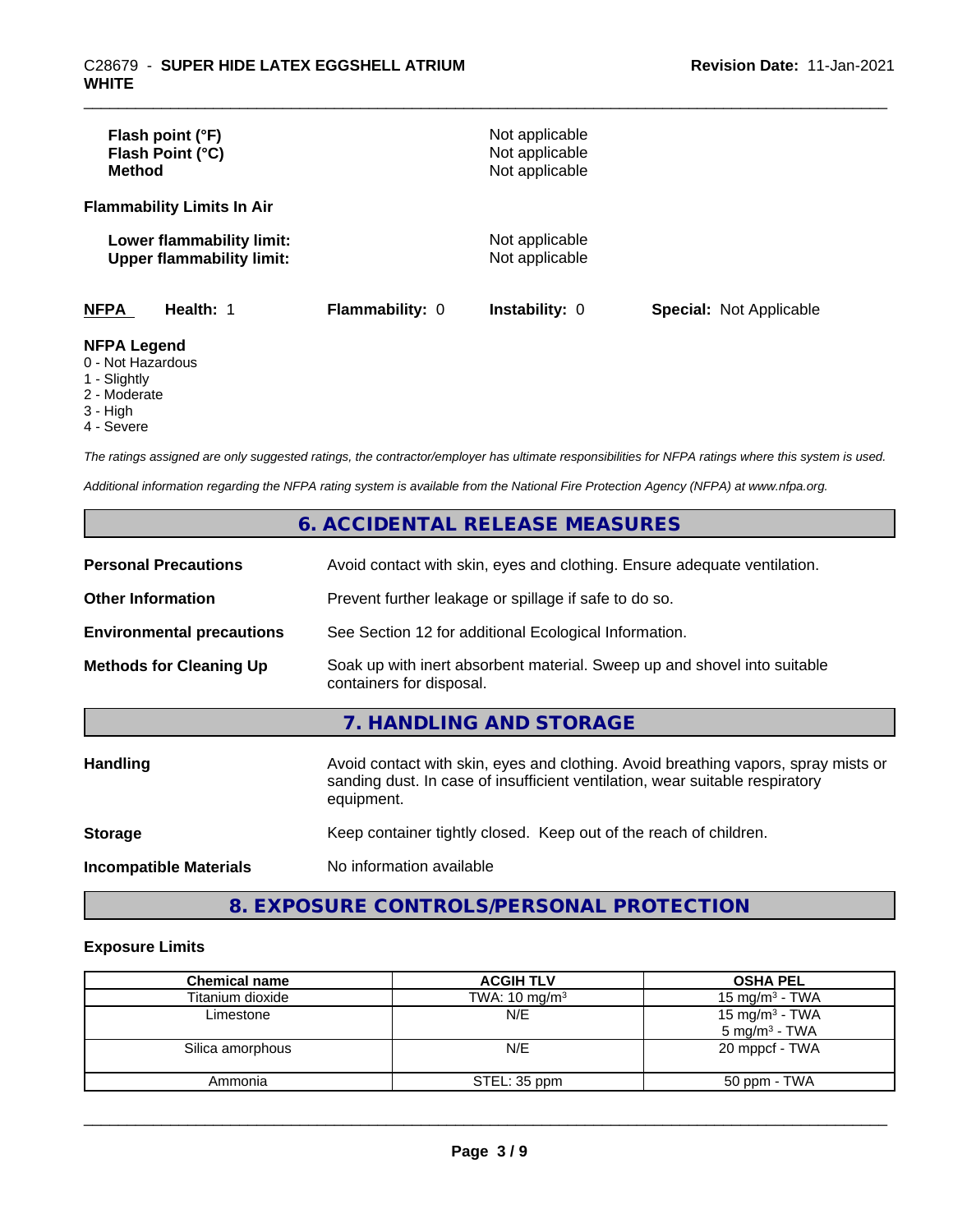## \_\_\_\_\_\_\_\_\_\_\_\_\_\_\_\_\_\_\_\_\_\_\_\_\_\_\_\_\_\_\_\_\_\_\_\_\_\_\_\_\_\_\_\_\_\_\_\_\_\_\_\_\_\_\_\_\_\_\_\_\_\_\_\_\_\_\_\_\_\_\_\_\_\_\_\_\_\_\_\_\_\_\_\_\_\_\_\_\_\_\_\_\_ C28679 - **SUPER HIDE LATEX EGGSHELL ATRIUM WHITE**

| $\mathbf{v}$<br>nn |
|--------------------|

#### **Legend**

ACGIH - American Conference of Governmental Industrial Hygienists Exposure Limits OSHA - Occupational Safety & Health Administration Exposure Limits N/E - Not Established

| <b>Engineering Measures</b> | Ensure adequate ventilation, especially in confined areas. |
|-----------------------------|------------------------------------------------------------|
|                             |                                                            |

|  |  | <b>Personal Protective Equipment</b> |  |  |  |
|--|--|--------------------------------------|--|--|--|
|  |  |                                      |  |  |  |

| <b>Eye/Face Protection</b>    | Safety glasses with side-shields.                                                                                                   |
|-------------------------------|-------------------------------------------------------------------------------------------------------------------------------------|
| <b>Skin Protection</b>        | Protective gloves and impervious clothing.                                                                                          |
| <b>Respiratory Protection</b> | In case of insufficient ventilation wear suitable respiratory equipment.                                                            |
| <b>Hygiene Measures</b>       | Avoid contact with skin, eyes and clothing. Remove and wash contaminated<br>clothing before re-use. Wash thoroughly after handling. |

### **9. PHYSICAL AND CHEMICAL PROPERTIES**

**Appearance** liquid **Odor** little or no odor **Odor Threshold No information available No information available Density (lbs/gal)** 10.3 - 10.7 **Specific Gravity** 1.23 - 1.28 **pH pH**  $\blacksquare$ **Viscosity (cps)** No information available **Solubility(ies)** No information available **Water solubility Water solubility Water solubility Water solubility Water solubility Water solution Evaporation Rate No information available No information available Vapor pressure** No information available **Vapor density Vapor** density **Wt. % Solids** 40 - 50 **Vol. % Solids** 30 - 40 **Wt. % Volatiles Vol. % Volatiles** 60 - 70 **VOC Regulatory Limit (g/L)** < 100 **Boiling Point (°F)** 212 **Boiling Point (°C)** 100 **Freezing point (°F)** 32 **Freezing Point (°C)**<br> **Flash point (°F)**<br> **Flash point (°F)**<br> **Point (°F)**<br> **Point (°F)**<br> **Point District (°F)**<br> **Point District (°F) Flash point (°F)**<br> **Flash Point (°C)**<br> **Flash Point (°C)**<br> **C Flash Point (°C) Method**<br> **Flammability (solid, gas)**<br> **Example 2018** Not applicable **Flammability (solid, gas)** Not applicable<br> **Upper flammability limit:** Not applicable **Upper flammability limit: Lower flammability limit:** Not applicable **Autoignition Temperature (°F)** No information available **Autoignition Temperature (°C)** No information available **Decomposition Temperature (°F)** No information available **Decomposition Temperature (°C)** No information available **Partition coefficient** No information available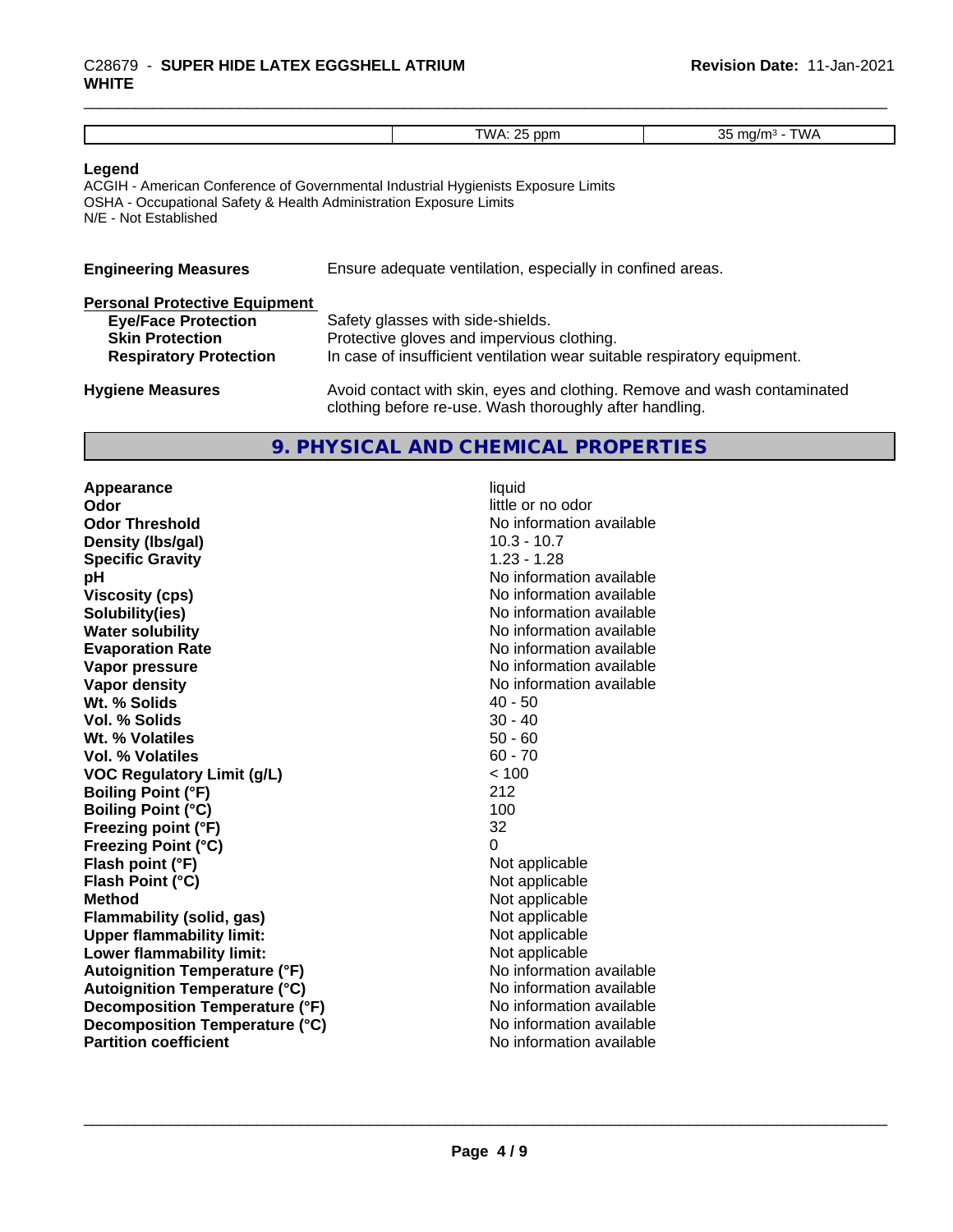### **10. STABILITY AND REACTIVITY**

| <b>Reactivity</b>                       | Not Applicable                           |
|-----------------------------------------|------------------------------------------|
| <b>Chemical Stability</b>               | Stable under normal conditions.          |
| <b>Conditions to avoid</b>              | Prevent from freezing.                   |
| <b>Incompatible Materials</b>           | No materials to be especially mentioned. |
| <b>Hazardous Decomposition Products</b> | None under normal use.                   |
| Possibility of hazardous reactions      | None under normal conditions of use.     |

### **11. TOXICOLOGICAL INFORMATION**

| <b>Product Information</b>               |                                                                                                                               |
|------------------------------------------|-------------------------------------------------------------------------------------------------------------------------------|
| Information on likely routes of exposure |                                                                                                                               |
| <b>Principal Routes of Exposure</b>      | Eye contact, skin contact and inhalation.                                                                                     |
| <b>Acute Toxicity</b>                    |                                                                                                                               |
| <b>Product Information</b>               | No information available                                                                                                      |
|                                          | Symptoms related to the physical, chemical and toxicological characteristics                                                  |
| <b>Symptoms</b>                          | No information available                                                                                                      |
|                                          | Delayed and immediate effects as well as chronic effects from short and long-term exposure                                    |
| Eye contact                              | May cause slight irritation.                                                                                                  |
| <b>Skin contact</b>                      | Substance may cause slight skin irritation. Prolonged or repeated contact may dry                                             |
|                                          | skin and cause irritation.                                                                                                    |
| <b>Inhalation</b>                        | May cause irritation of respiratory tract.<br>Ingestion may cause gastrointestinal irritation, nausea, vomiting and diarrhea. |
| Ingestion<br><b>Sensitization</b>        | No information available                                                                                                      |
| <b>Neurological Effects</b>              | No information available.                                                                                                     |
| <b>Mutagenic Effects</b>                 | No information available.                                                                                                     |
| <b>Reproductive Effects</b>              | No information available.                                                                                                     |
| <b>Developmental Effects</b>             | No information available.                                                                                                     |
| <b>Target organ effects</b>              | No information available.                                                                                                     |
| <b>STOT - single exposure</b>            | No information available.                                                                                                     |
| <b>STOT - repeated exposure</b>          | No information available.                                                                                                     |
| Other adverse effects                    | No information available.                                                                                                     |
| <b>Aspiration Hazard</b>                 | No information available                                                                                                      |
| <b>Numerical measures of toxicity</b>    |                                                                                                                               |

**The following values are calculated based on chapter 3.1 of the GHS document**

| <b>ATEmix (oral)</b>   | 50836 mg/kg |
|------------------------|-------------|
| <b>ATEmix (dermal)</b> | 78765 mg/kg |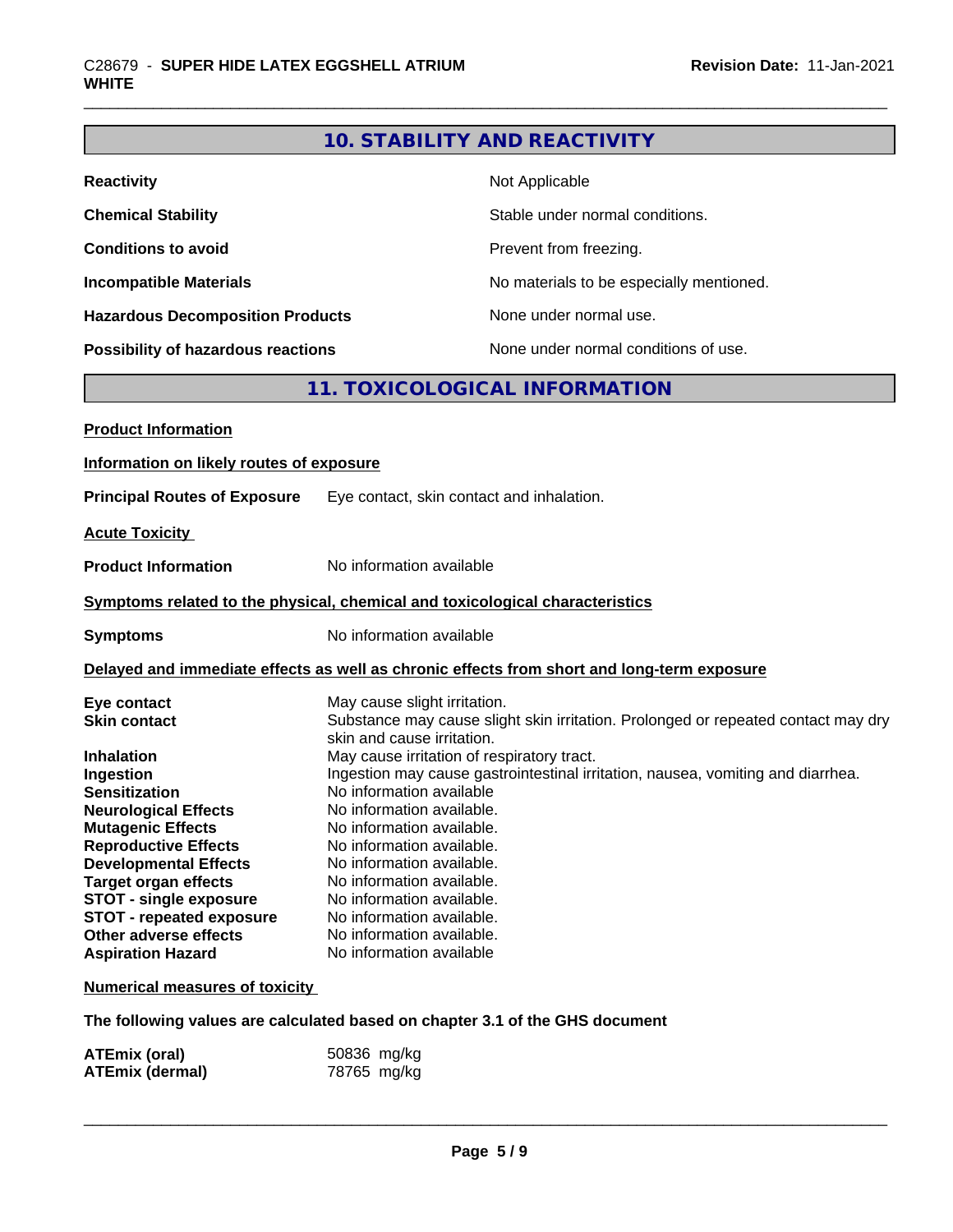#### **ATEmix (inhalation-dust/mist)** 380.7 mg/L

#### **Component Information**

| Chemical name                                                                                 | Oral LD50             | Dermal LD50             | Inhalation LC50        |
|-----------------------------------------------------------------------------------------------|-----------------------|-------------------------|------------------------|
| Titanium dioxide<br>13463-67-7                                                                | $> 10000$ mg/kg (Rat) |                         |                        |
| Kaolin, calcined<br>92704-41-1                                                                | $>$ 2000 mg/kg (Rat)  |                         |                        |
| Silica amorphous<br>7631-86-9                                                                 | $= 7900$ mg/kg (Rat)  | $>$ 2000 mg/kg (Rabbit) | $> 2.2$ mg/L (Rat) 1 h |
| Propanoic acid, 2-methyl-,<br>monoester with<br>2,2,4-trimethyl-1,3-pentanediol<br>25265-77-4 | $=$ 3200 mg/kg (Rat)  | $> 15200$ mg/kg (Rat)   | -                      |
| Ammonia<br>7664-41-7                                                                          | $=$ 350 mg/kg (Rat)   |                         | $= 2000$ ppm (Rat) 4 h |

#### **Chronic Toxicity**

#### **Carcinogenicity**

*The information below indicateswhether each agency has listed any ingredient as a carcinogen:.*

| <b>Chemical</b><br>name         | <b>IARC</b>                    | <b>NTP</b> | ດເ⊔າ<br>שרט    |
|---------------------------------|--------------------------------|------------|----------------|
|                                 | . .<br>2B<br>Possible<br>Human |            | Listed<br>____ |
| <br>. dioxide<br><b>itanium</b> | Carcinogen                     |            |                |

• Although IARC has classified titanium dioxide as possibly carcinogenic to humans (2B), their summary concludes: "No significant exposure to titanium dioxide is thought to occur during the use of products in which titanium dioxide is bound to other materials, such as paint."

#### **Legend**

IARC - International Agency for Research on Cancer NTP - National Toxicity Program OSHA - Occupational Safety & Health Administration

**12. ECOLOGICAL INFORMATION**

#### **Ecotoxicity Effects**

The environmental impact of this product has not been fully investigated.

#### **Product Information**

#### **Acute Toxicity to Fish**

No information available

#### **Acute Toxicity to Aquatic Invertebrates**

No information available

#### **Acute Toxicity to Aquatic Plants**

No information available

#### **Persistence / Degradability**

No information available.

#### **Bioaccumulation**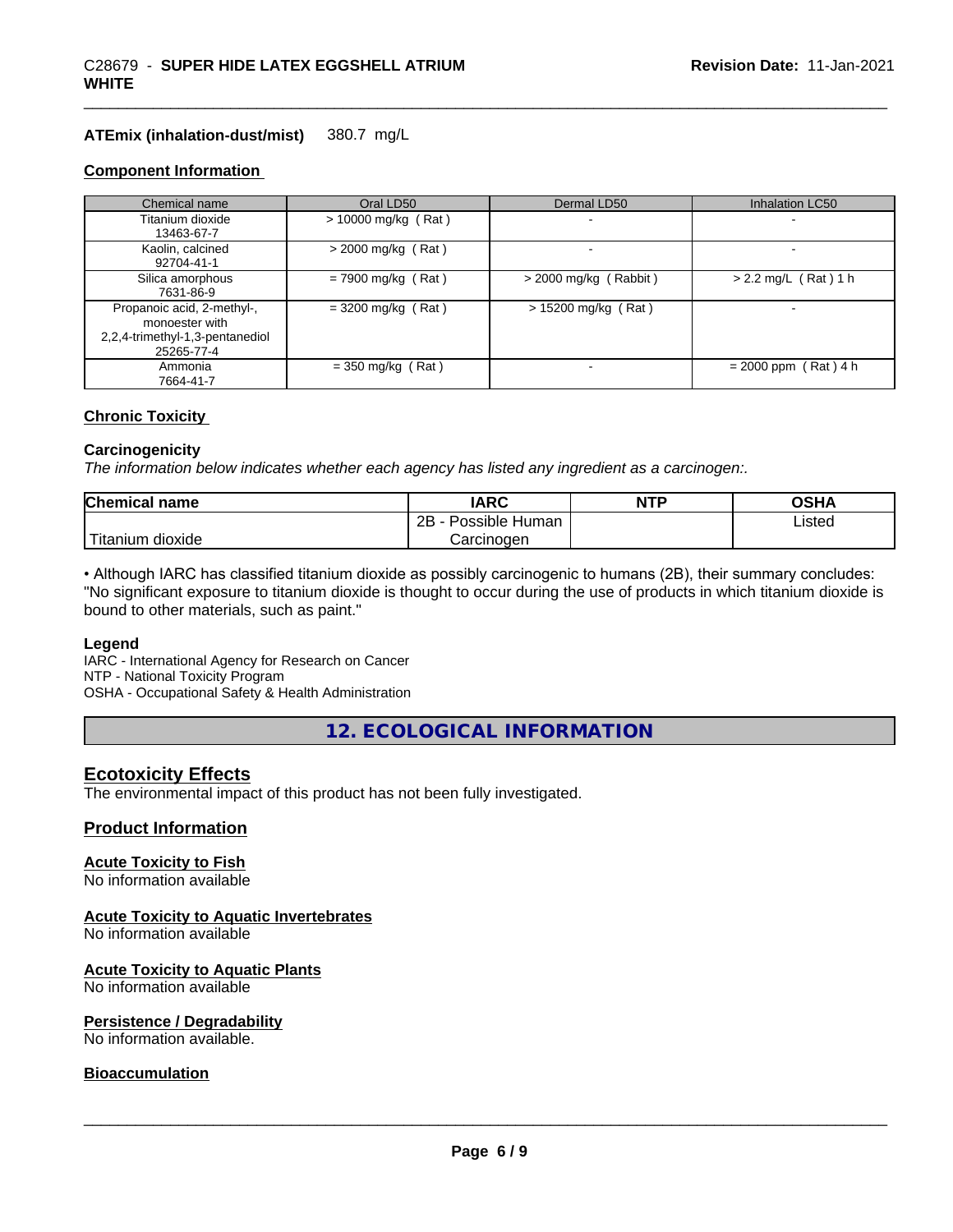There is no data for this product.

#### **Mobility in Environmental Media**

No information available.

#### **Ozone**

No information available

#### **Component Information**

#### **Acute Toxicity to Fish**

Titanium dioxide  $\overline{\text{LC50:}}$  > 1000 mg/L (Fathead Minnow - 96 hr.)

#### **Acute Toxicity to Aquatic Invertebrates**

No information available

#### **Acute Toxicity to Aquatic Plants**

No information available

| 13. DISPOSAL CONSIDERATIONS                                                                                                                                                                                                                               |  |
|-----------------------------------------------------------------------------------------------------------------------------------------------------------------------------------------------------------------------------------------------------------|--|
| Dispose of in accordance with federal, state, and local regulations. Local<br><b>Waste Disposal Method</b><br>requirements may vary, consult your sanitation department or state-designated<br>environmental protection agency for more disposal options. |  |
| 14. TRANSPORT INFORMATION                                                                                                                                                                                                                                 |  |
| <b>DOT</b><br>Not regulated                                                                                                                                                                                                                               |  |
| <b>ICAO/IATA</b><br>Not regulated                                                                                                                                                                                                                         |  |
| Not regulated<br><b>IMDG/IMO</b>                                                                                                                                                                                                                          |  |
| <b>15. REGULATORY INFORMATION</b>                                                                                                                                                                                                                         |  |
| <b>International Inventories</b>                                                                                                                                                                                                                          |  |
| <b>TSCA: United States</b><br>Yes - All components are listed or exempt.<br>Yes - All components are listed or exempt.<br><b>DSL: Canada</b>                                                                                                              |  |
| <b>Federal Regulations</b>                                                                                                                                                                                                                                |  |
| SARA 311/312 hazardous categorization<br>Acute health hazard<br>No<br><b>Chronic Health Hazard</b><br>No.<br>Fire hazard<br>No.                                                                                                                           |  |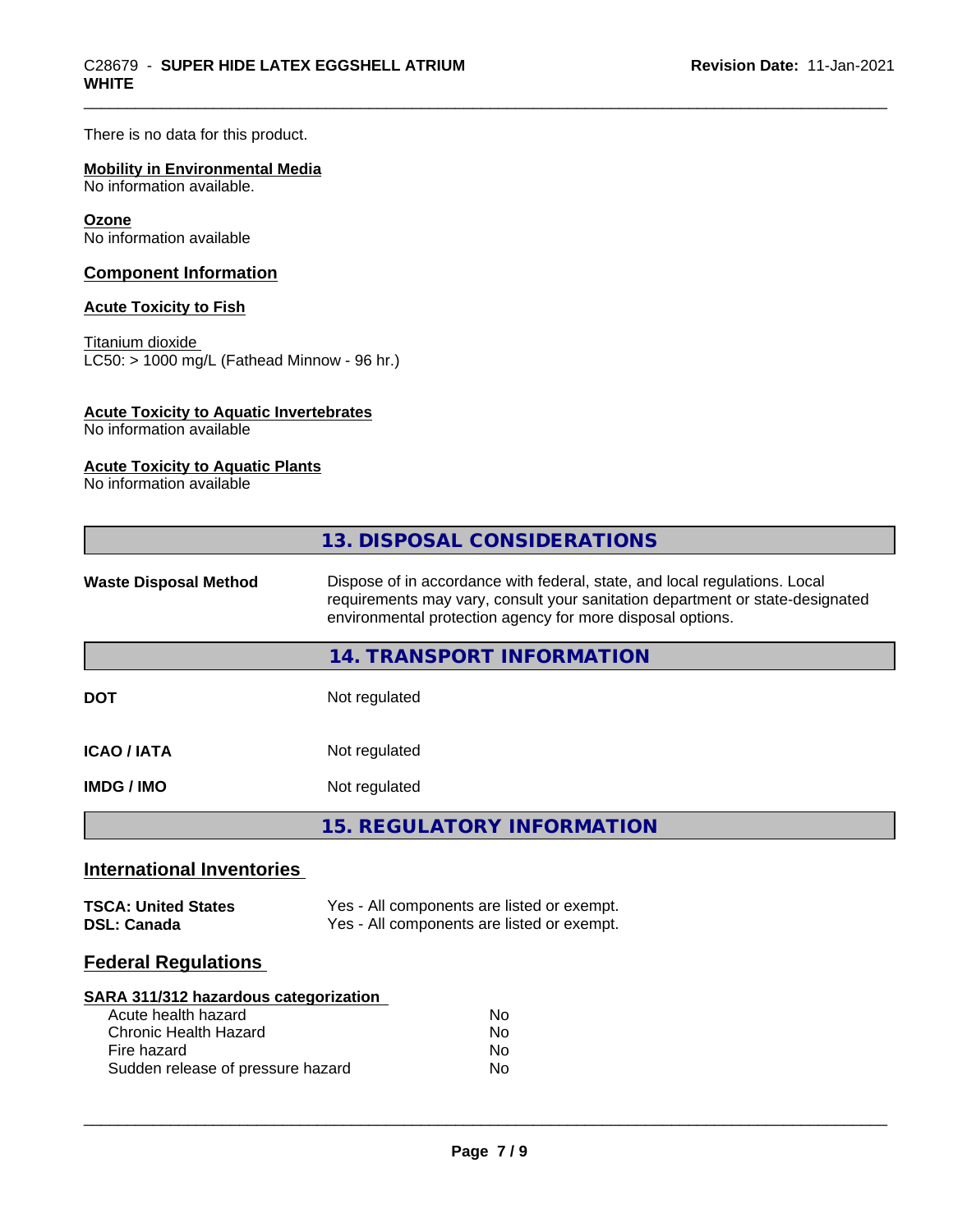Reactive Hazard No. No. 2014

#### **SARA 313**

Section 313 of Title III of the Superfund Amendments and Reauthorization Act of 1986 (SARA). This product contains a chemical or chemicals which are subject to the reporting requirements of the Act and Title 40 of the Code of Federal Regulations, Part 372:

*None*

#### **Clean Air Act,Section 112 Hazardous Air Pollutants (HAPs) (see 40 CFR 61)**

This product contains the following HAPs:

*None*

### **US State Regulations**

#### **California Proposition 65**

**WARNING:** Cancer and Reproductive Harm– www.P65warnings.ca.gov

#### **State Right-to-Know**

| <b>Chemical name</b> | <b>Massachusetts</b> | <b>New Jersey</b> | Pennsylvania |
|----------------------|----------------------|-------------------|--------------|
| Titanium dioxide     |                      |                   |              |
| _imestone            |                      |                   |              |
| Silica amorphous     |                      |                   |              |

**Legend**

X - Listed

### **16. OTHER INFORMATION**

**HMIS** - **Health:** 1 **Flammability:** 0 **Reactivity:** 0 **PPE:** -

 $\overline{\phantom{a}}$  ,  $\overline{\phantom{a}}$  ,  $\overline{\phantom{a}}$  ,  $\overline{\phantom{a}}$  ,  $\overline{\phantom{a}}$  ,  $\overline{\phantom{a}}$  ,  $\overline{\phantom{a}}$  ,  $\overline{\phantom{a}}$  ,  $\overline{\phantom{a}}$  ,  $\overline{\phantom{a}}$  ,  $\overline{\phantom{a}}$  ,  $\overline{\phantom{a}}$  ,  $\overline{\phantom{a}}$  ,  $\overline{\phantom{a}}$  ,  $\overline{\phantom{a}}$  ,  $\overline{\phantom{a}}$ 

#### **HMIS Legend**

- 0 Minimal Hazard
- 1 Slight Hazard
- 2 Moderate Hazard
- 3 Serious Hazard
- 4 Severe Hazard
- \* Chronic Hazard

X - Consult your supervisor or S.O.P. for "Special" handling instructions.

*Note: The PPE rating has intentionally been left blank. Choose appropriate PPE that will protect employees from the hazards the material will present under the actual normal conditions of use.*

*Caution: HMISÒ ratings are based on a 0-4 rating scale, with 0 representing minimal hazards or risks, and 4 representing significant hazards or risks. Although HMISÒ ratings are not required on MSDSs under 29 CFR 1910.1200, the preparer, has chosen to provide them. HMISÒ ratings are to be used only in conjunction with a fully implemented HMISÒ program by workers who have received appropriate HMISÒ training. HMISÒ is a registered trade and service mark of the NPCA. HMISÒ materials may be purchased exclusively from J. J. Keller (800) 327-6868.*